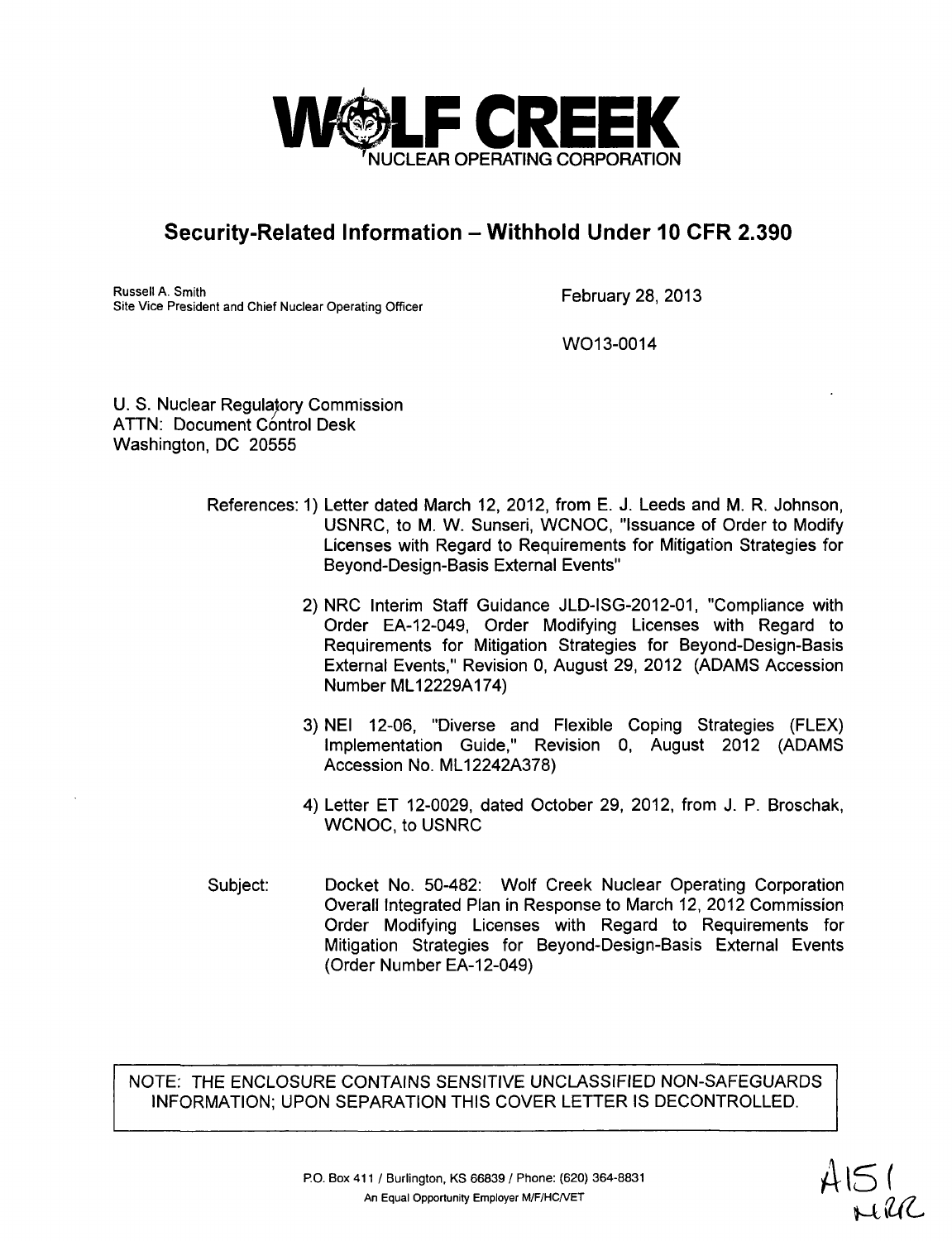#### Gentlemen:

On March 12, 2012, the Nuclear Regulatory Commission issued an order (Reference 1) to Wolf Creek Nuclear Operating Corporation (WCNOC). Reference 1 was immediately effective and directs WCNOC to develop, implement, and maintain guidance and strategies to maintain or restore core cooling, containment, and spent fuel pool cooling capabilities in the event of a beyond-design-basis external event. Specific requirements are outlined in Attachment 2 of Reference 1.

Section IV, Condition C.1.a of Reference 1 requires submission of an Overall Integrated Plan by February 28, 2013. The NRC Interim Staff Guidance (ISG) (Reference 2) was issued August 29, 2012 which endorses industry guidance document NEI 12-06, Revision 0 (Reference 3) with clarifications and exceptions identified in Reference 2. Reference 3 provides direction regarding the content of the Overall Integrated Plan.

Reference 4 provided WCNOC's initial status report for Wolf Creek Generating Station (WCGS) regarding mitigation strategies, as required by Reference 1.

The purpose of this letter is to provide the Overall Integrated Plan pursuant to Section IV, Condition C.1.a of Reference 1. This letter confirms WCNOC has received Reference 2 and has an Overall Integrated Plan developed in accordance with the guidance for defining and deploying strategies that will enhance the ability to cope with conditions resulting from beyonddesign-basis external events.

The information in the enclosure provides WCNOC's Overall Integrated Plan for mitigation strategies at WCGS pursuant to Reference 3. The enclosure to this letter contains Security-Related information that should be withheld from public disclosure in accordance with the requirements of 10 CFR 2.390. The pages have been marked accordingly with the notation "Security-Related Information - Withhold Under 10 CFR 2.390."

The enclosed integrated plan is based on conceptual design information. Final design details and associated changes for implementation, such as procedure guidance, as well as any revisions to the information contained in the Enclosure to this letter, will be provided in the 6 month Overall Integrated Plan updates required by Reference 1.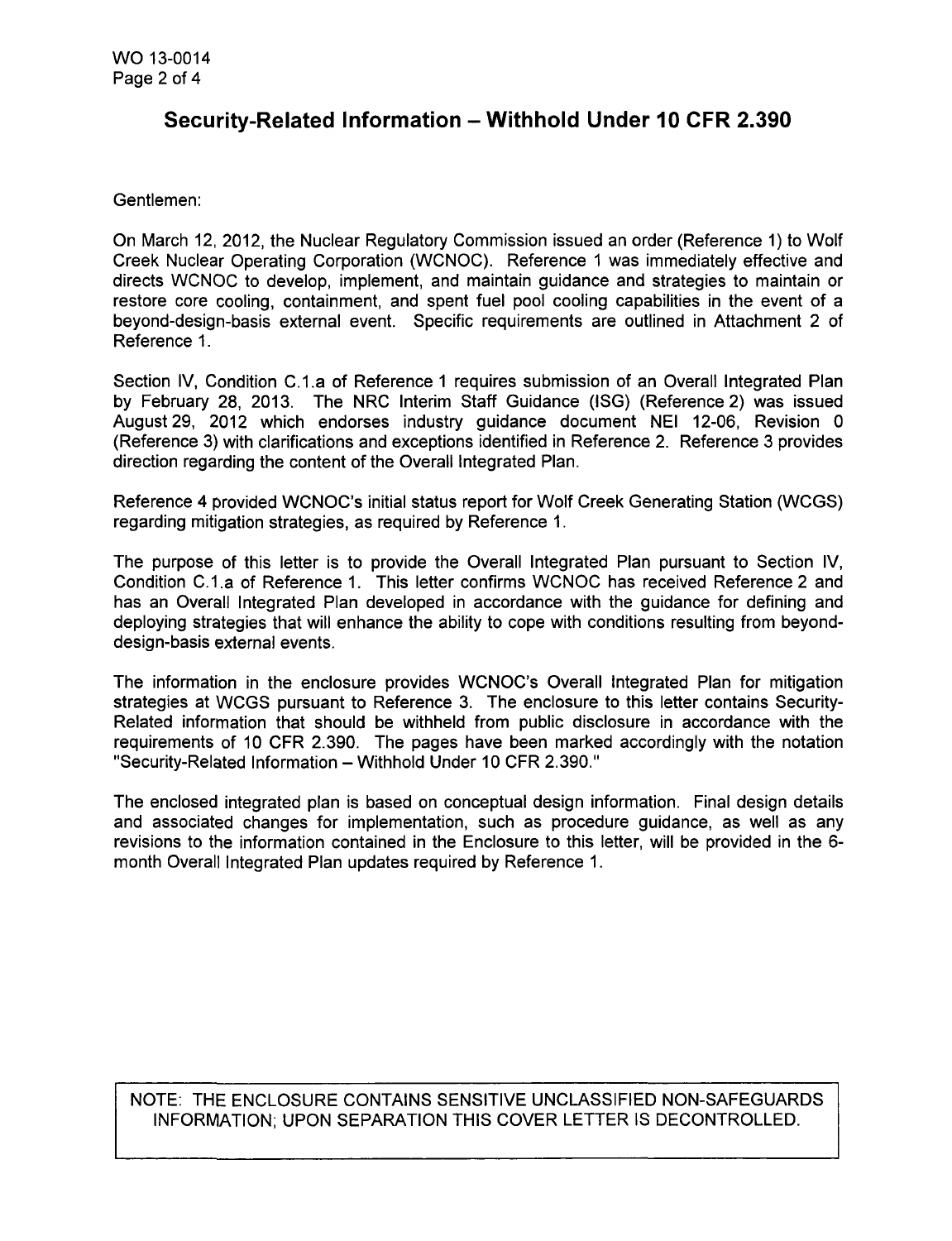This letter contains no new commitments. If you have any questions concerning this matter, please contact me at (620) 364-4156, or Mr. Michael J. Westman at (620) 364-8831 ext. 4009.

Sincerely,

Russell A. Smith

RAS/rlt

Enclosure: FLEX integrated Plan Submittal

cc: E. E. Collins (NRC), w/e E. J. Leeds (NRC), w/e C. F. Lyon (NRC), w/e N. F. O'Keefe (NRC), w/e Senior Resident Inspector (NRC), w/e